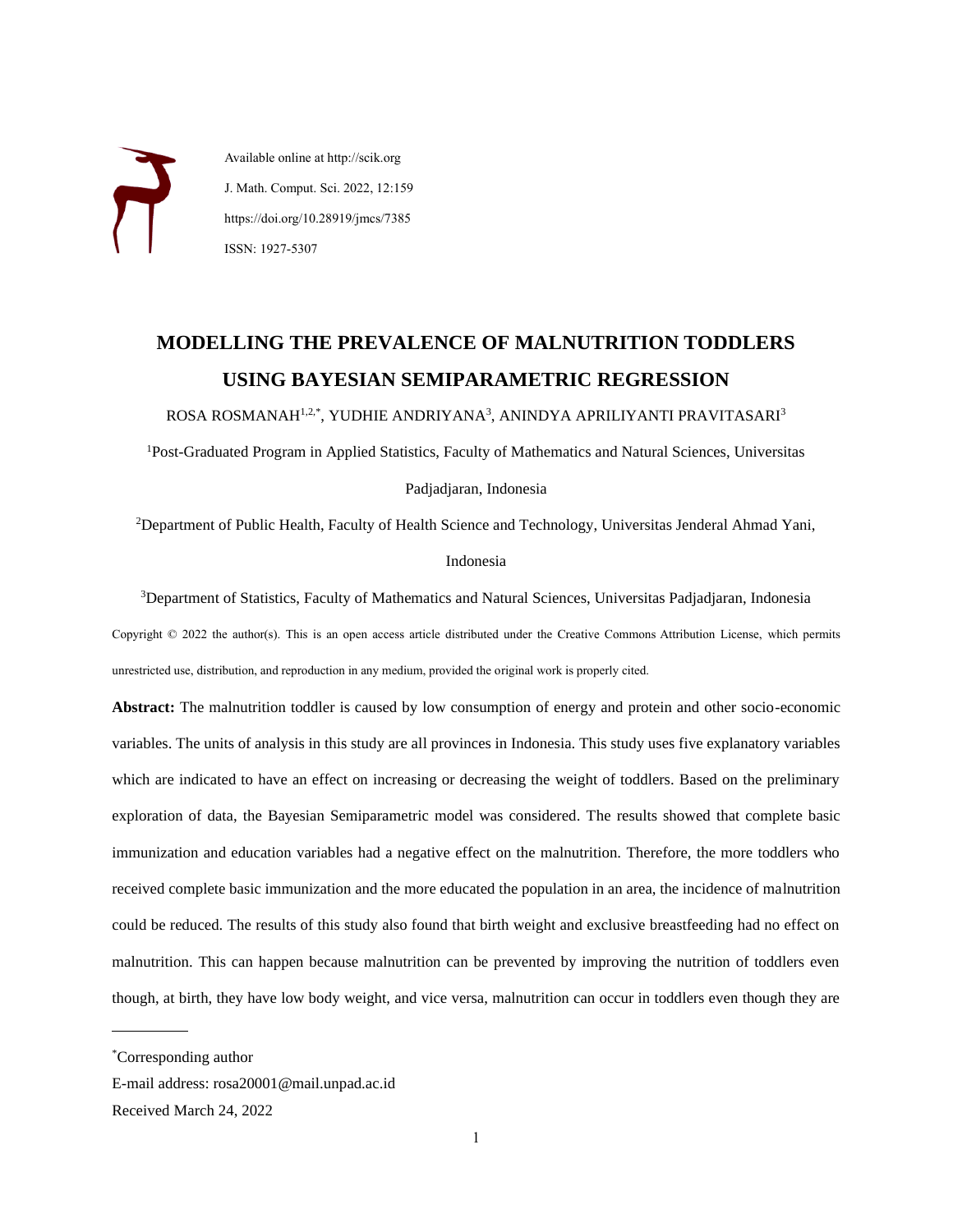#### ROSMANAH, ANDRIYANA, PRAVITASARI

exclusively breastfed when they are under six months old. The variable of poverty has a positive effect on increasing the malnutrition.

**Keywords:** malnutrition; Bayesian; semiparametric.

**2010 AMS Subject Classification:** 93A30, 62G05, 92C60.

## **1. INTRODUCTION**

In 2019 Indonesia ranked the second-highest for the prevalence of malnutrition among 17 countries in the Southeast Asia and Pacific region, which was 12.1% [1]. Currently, the Government of Indonesia has a target to reduce the prevalence of malnutrition, both stunting and wasting, as stated in the 2020-2024 National Medium-Term Development Plan (RPJMN) [2], [3]. The province with the highest prevalence of malnutrition toddlers is Papua Barat, while the province with the lowest percentage is Bengkulu [1]. Fulfillment of child nutrition has become a top priority in Indonesia and is part of the commitment to the Sustainable Development Goals (SDGs) to reduce nutritional problems such as low birth weight, malnutrition and stunting [4]. Currently, other challenges arise with the outbreak of COVID-19, where it can threaten the process of monitoring the growth of toddlers by health workers. Therefore, monitoring the growth of toddlers during the COVID-19 pandemic must continue to be carried out through various alternative efforts to ensure that toddlers can still be monitored for their growth and development [1].

Factors that influence the prevalence of malnutrition are socio-economic status, mother's knowledge, low birth weight (LBW), breastfeeding, and immunization [5]–[12]. Healthy toddlers will not lose their appetite so that their nutritional status remains good [8]. In addition to these five factors, there are several other factors that influence the condition of malnutrition toddlers. These factors are protein intake, family parenting, and growth monitoring [13], [14]. Education is one of the factors of high cases of malnutrition toddlers. The low level of knowledge of parents, especially mothers, is the most important underlying factor due to the requirement of nutrition toddlers depend on their family [15]. Knowledge of a mother is needed in the care of her child, in terms of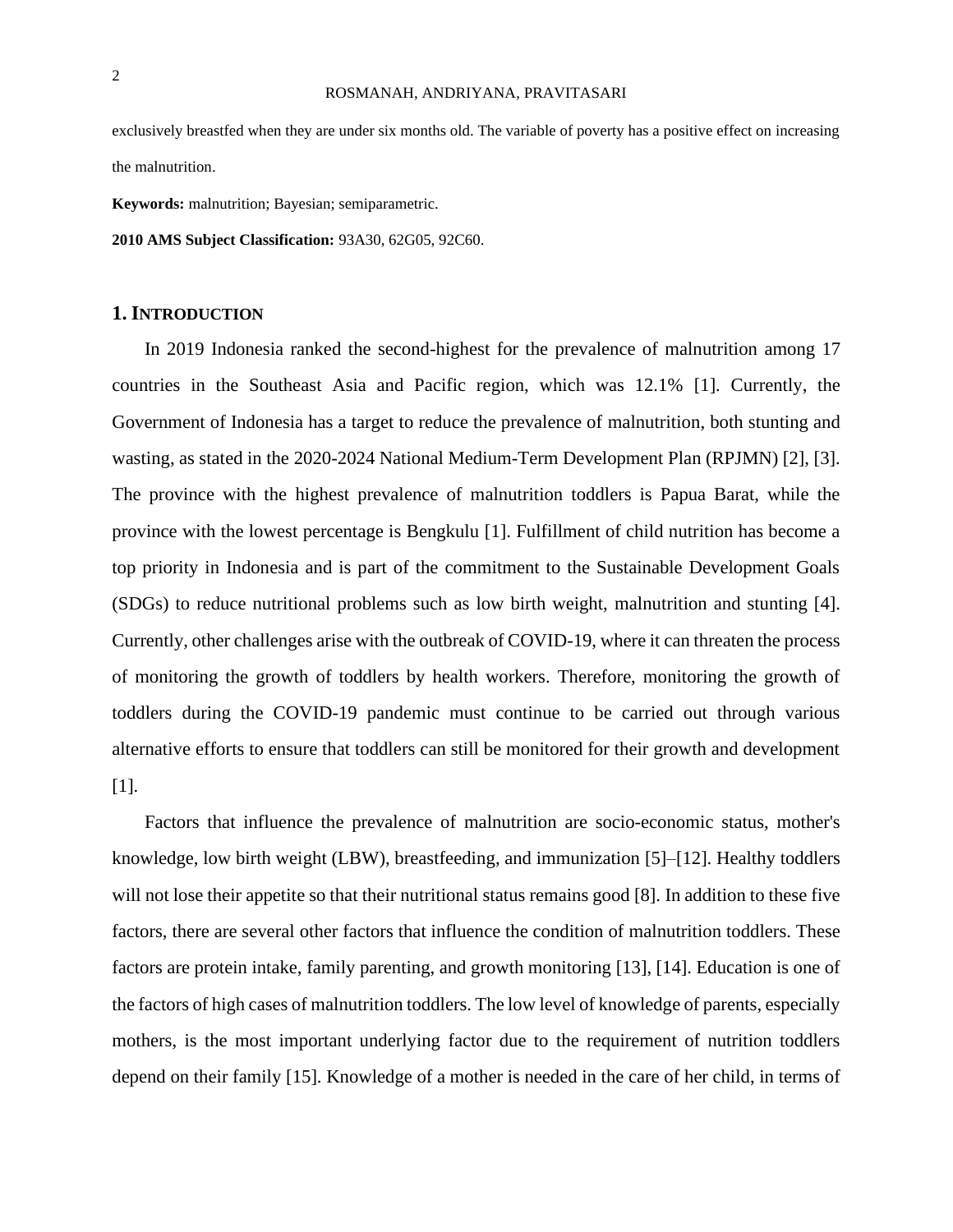giving and providing food, so that a child does not suffer from being malnutrition. Malnutrition can be caused due to the selection of food ingredients that are not correct. The choice of food is influenced by the mother's level of knowledge about food ingredients. Ignorance can lead to errors in food selection and processing, even though food ingredients are available. Lack of knowledge about nutrition or the ability to apply this information in daily life is an important cause of nutritional disorders [12].

The prevalence of malnutrition in Indonesia is still quite high, so efforts are needed to overcome this problem. One of the efforts that can be done is to find out the factors and the magnitude of their effect on the prevalence of malnutrition in Indonesia through regression model analysis. Regression models that can be used is the Bayesian semiparametric regression model. This model is able to accommodate the pattern of relationships between explanatory variables and response variables that are linear or non-linear. Research on the malnutrition using Bayesian semiparametric regression analysis has been conducted by Tilahun and Derbachew (2015) in Gamo Gofa, Ethiopia. This study analyzes the determinant of the prevalence of malnutrition toddlers in Indonesia using Semiparametric Bayesian modeling which is developed by researchers previously.

# **2. METHOD**

This study uses data from the Health Ministry and the Central Bureau of Statistics in 2020. All data are taken from the public domain and health profile of Indonesia. This study uses one response variable and five explanatory variables that show in Table 1 below:

| notation | <b>Variables</b>                           | Variable's definition                        |  |
|----------|--------------------------------------------|----------------------------------------------|--|
|          |                                            | toddlers whose weight per age is less than   |  |
| y        | The prevalence of malnutrition<br>toddlers | minus 3 times the standard deviation of body |  |
|          |                                            | weight of toddlers at the same age.          |  |
|          | The percentage of low birth                | Low Birth Weight (LBW) is a baby born        |  |
| $x_1$    | weight (LBW)                               | weighing less than $2500$ g.                 |  |

**Table 1.** Response variable and five explanatory variables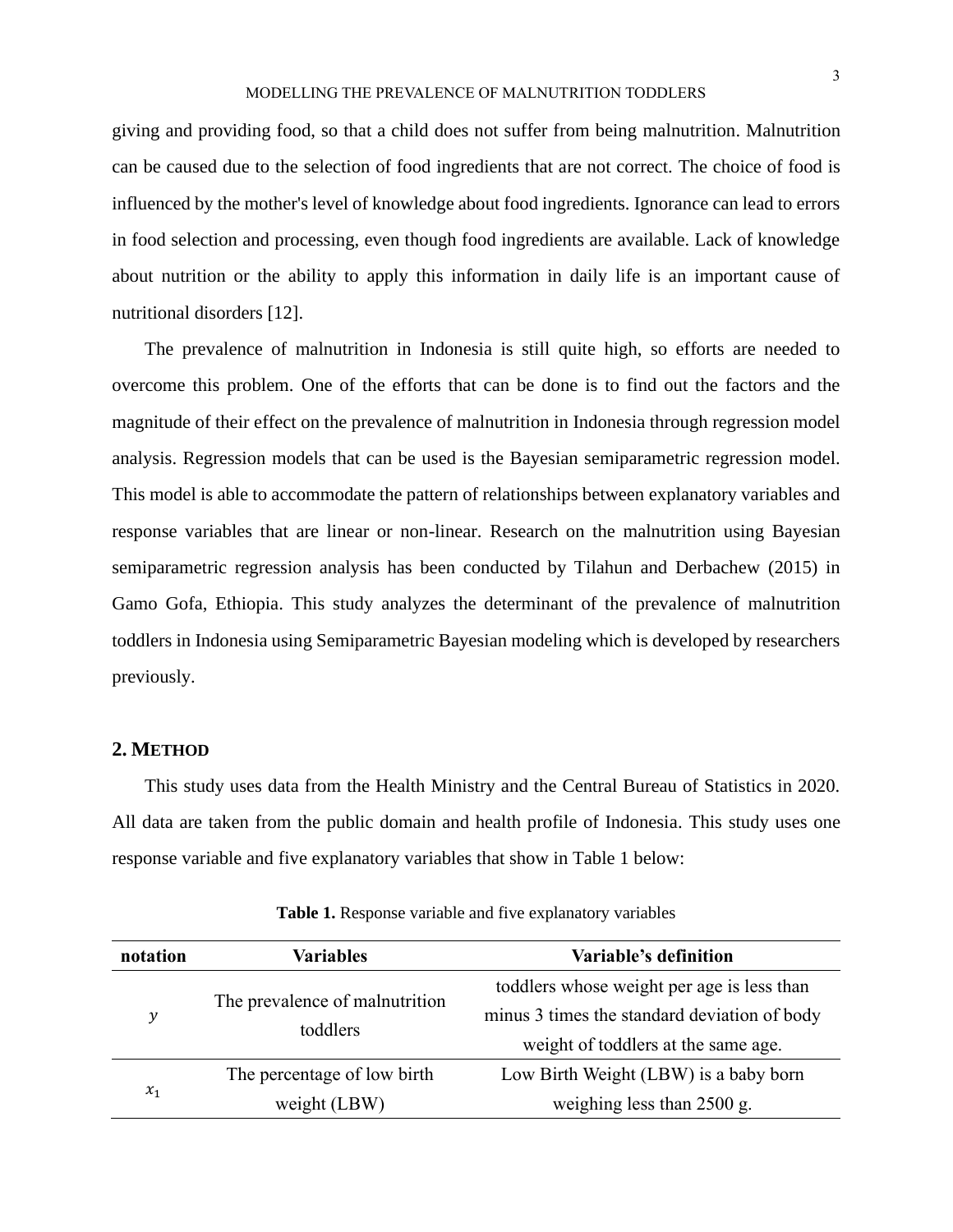| notation | <b>Variables</b>               | Variable's definition                                                                    |  |  |
|----------|--------------------------------|------------------------------------------------------------------------------------------|--|--|
| $x_2$    | The percentage of toddlers who | toddlers who are exclusively breastfed is babies                                         |  |  |
|          | are exclusively breastfed      | who are breastfed until the age of six months                                            |  |  |
|          | The percentage of toddlers who | toddlers who received complete immunization                                              |  |  |
| $x_3$    | received complete immunization | before the age of one year.                                                              |  |  |
|          |                                | the number of years used by the population of                                            |  |  |
| $x_4$    | Average length of school       | 25 years and over in formal education                                                    |  |  |
| $x_{5}$  |                                |                                                                                          |  |  |
|          | The percentage of poor people  | the inability from an economic point of view to<br>meet basic food and non-food needs as |  |  |
|          |                                | measured from the expenditure side                                                       |  |  |

ROSMANAH, ANDRIYANA, PRAVITASARI

The statistical analysis in this study is based on a Bayesian approach which allows a framework for realistically complex models. Bayesian methods have become popular in modern statistical analysis and are being applied to a wide spectrum of scientific and research fields. Bayesian data analysis involves the inference of data using probability models for observed quantities and for quantities to be studied or in other words analyzing statistical models by combining prior knowledge about the model or model parameters. If a researcher is not sure of the true value of the parameter to be estimated in the model, then the parameter is considered a random variable that has a certain distribution. Therefore, this study uses a Bayesian approach to estimate the parameters in the model. The stage of this study is explained in the flowchart in Figure 1.

Semiparametric regression is one of the statistical methods used to determine the pattern of the relationship between response variables and predictors where some of the patterns are known, and some are unknown, consisting of parametric regression  $X\beta$  and nonparametric regression  $\mu(x_i)$ . Semiparametric regression is a combination of parametric and nonparametric regression [16], the following is a semiparametric model:

$$
y_i = \beta_0 + \beta x_{1i} + \dots, \beta x_{Ki} + \mu(x_i) + \varepsilon_i, \ i = 1, 2, \dots, n
$$
 (1)

where K is the number of variables and  $x$  is the covariate. Equation (1) above can be rewritten with the following formula:

$$
y = X\beta + \mu(x) + \varepsilon
$$
 (2)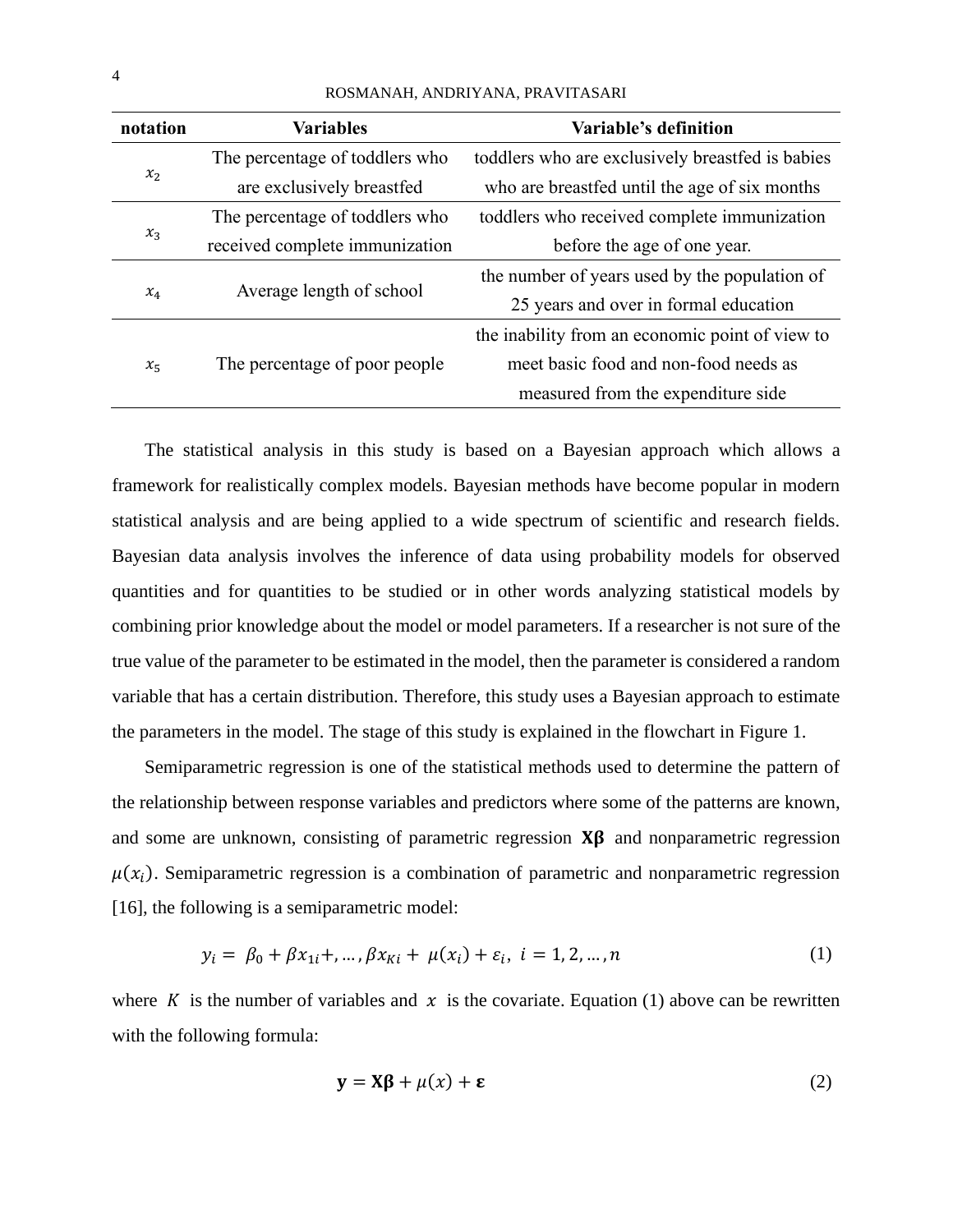

**Figure 1.** Research flowchart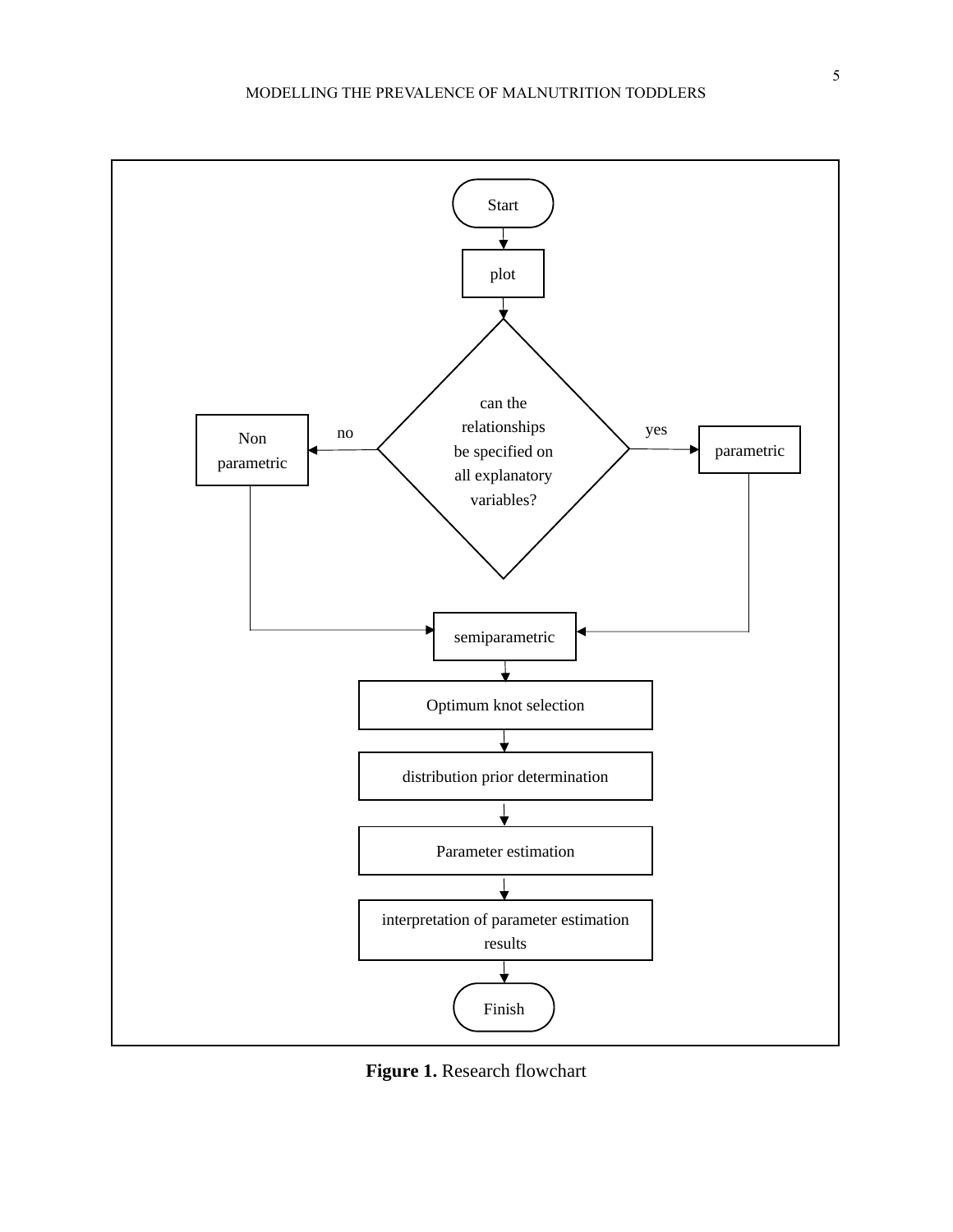## ROSMANAH, ANDRIYANA, PRAVITASARI

The first step that must be done is the selection of optimum knots. The knot points are the controller of the balance between the smoothness of the curve and the suitability of the curve to the data. The selection of the number of knot points can be done using the Generalized Cross Validation (GCV) method. The selection of the number of knot points and the location of the optimum knot points is done by looking at the minimum GCV value.

In the R package BNSP (Bayesian non and semiparametric), Bayesian regression models with Gaussian errors and with mean and log-variance functions can be modeled as general functions of the covariates [17], so because covariates  $x$  can be modeled in general terms, eq. (2) can be rewritten as follows:

$$
y = X\beta + \varepsilon
$$
 (3)

Eq. 3 can be rewritten by separating the intercept and the regression coefficient vector of covariates as follows:

$$
\mathbf{y} = \beta_0 \mathbf{1}_n + \mathbf{X} \beta_1 + \boldsymbol{\epsilon} \tag{4}
$$

where  $\mathbf{y} = (y_1, ..., y_n)^\top$  is the vector of response variable,  $\mathbf{X} = [x_{k1}, ..., x_{kn}]^\top$  is denote design matrices,  $\mathbf{1}_n$  is the n-dimensional vector of ones,  $\beta_0$  is an intercept term,  $\beta_1$  is a vector of regression coefficients and  $\boldsymbol{\epsilon} = (\epsilon_1, ..., \epsilon_n)^\top$  is an n-dimensional vector of independent random errors. Each  $\varepsilon_i$ ,  $i = 1, 2, ..., n$ , is assumed to have a normal distribution,  $\varepsilon_i \sim N(0, \sigma_i^2)$ , with variances that are modeled in terms of covariates. Let  $\sigma^2 = (\sigma_i^2, ..., \sigma_n^2)^\top$ . The model of the variance vector is as follows [17]:

$$
\log(\sigma^2) = \alpha_0 \mathbf{1}_n + \mathbf{Z} \alpha_1 \tag{5}
$$

where  $\alpha_0$  is an intercept term,  $\alpha_1$  is a vector of regression coefficients, and  $\mathbf{Z} = [z_{k1}, ..., z_{kn}]^\top$  is denote design matrices. Equivalently, the model for the variances can be expressed as [17]:

> $log(\sigma_i^2) = \alpha_0 + \mathbf{z}_i^{\mathsf{T}} \alpha_1, i = 1, 2, ..., n$  $\sigma_i^2$  = exp( $\alpha_0$  +  $\mathbf{z}_i^{\mathsf{T}} \boldsymbol{\alpha}_1$ )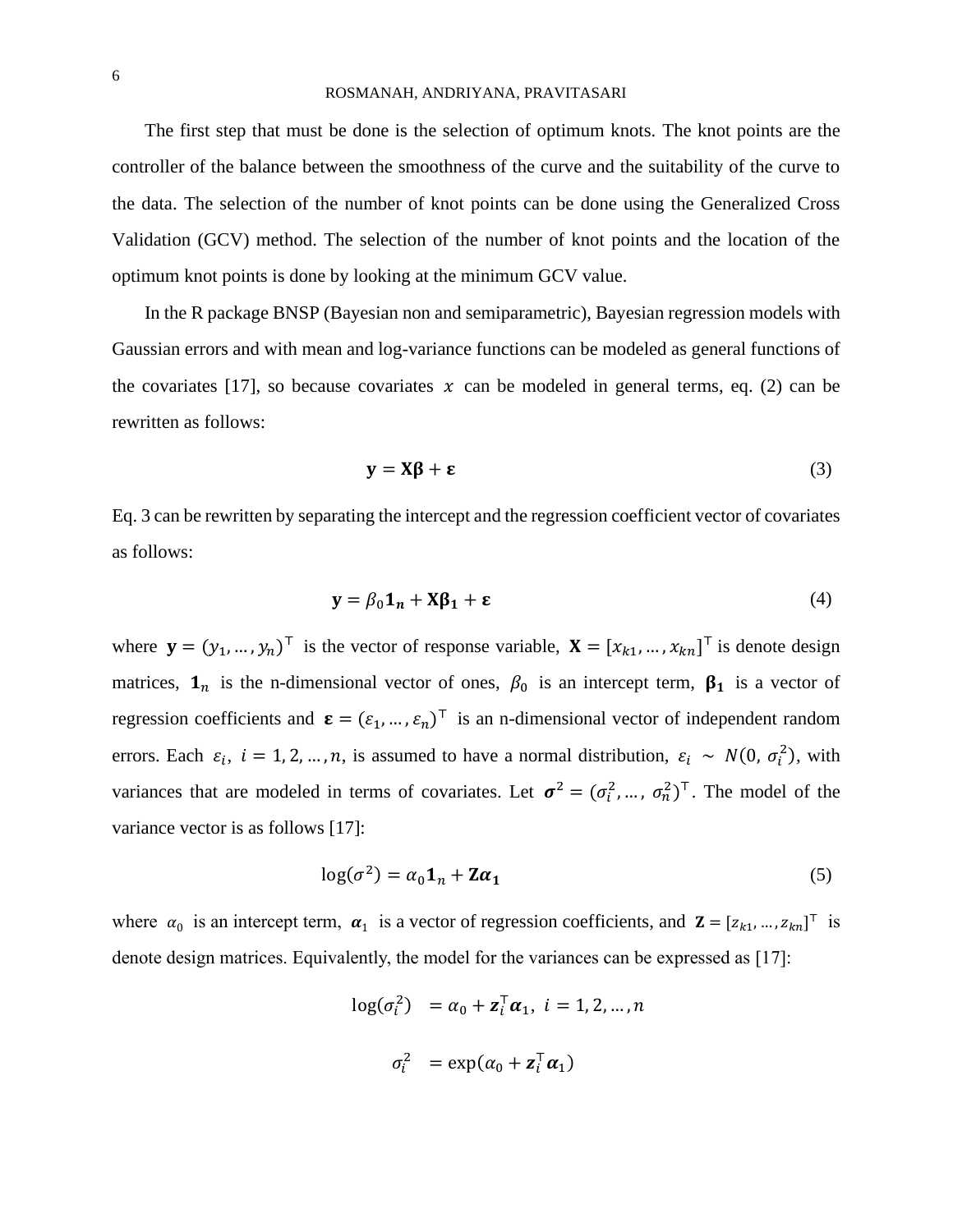$$
\sigma_i^2 = \exp(\alpha_0) \times \exp(\mathbf{z}_i^{\mathsf{T}} \boldsymbol{\alpha}_1)
$$

with  $\sigma^2 = \exp(\alpha_0)$  [17] then,

$$
\sigma_i^2 = \sigma^2 \exp\left(\mathbf{z}_i^{\mathsf{T}} \boldsymbol{\alpha}_1\right) \tag{6}
$$

Let **D** ( $\alpha$ ) denote an n-dimensional, diagonal matrix with elements  $\exp\left(\frac{\mathbf{z}_i^T\boldsymbol{\alpha}_1}{2}\right)$  $\frac{a_1}{2}$ ,  $i = 1, 2, ..., n$ . Then, the model in eq. (4) can be expressed as [17]

$$
\mathbf{y} = \mathbf{X}^* \boldsymbol{\beta} + \boldsymbol{\epsilon}, \quad \boldsymbol{\epsilon} \sim N\left(\mathbf{0}, \sigma^2 \mathbf{D}^2(\boldsymbol{\alpha})\right) \tag{7}
$$

where  $\beta = [\beta_0, \beta_1]$  and  $X^* = [\mathbf{1}_n, X]$ .

Locally adaptive models for the mean and variance functions (general functions of the covariates) are obtained utilizing the methodology developed by Chan et al. (2006) [17]. The mean function **y** is achieved by utilizing a large number of basis functions,  $q_1$ . Over-fitting, and problems associated with it, is avoided by allowing positive prior probability that the regression coefficients are exactly zero [17]. The latter is achieved by defining binary variables  $\gamma_j$ , j = 1, ...,  $q_1$ , that take value  $\gamma_j = 1$  if  $\beta_j \neq 0$  and  $\gamma_j = 0$  jika  $\beta_j = 0$  [17]. Hence, vector  $\gamma =$  $(\gamma_1, ..., \gamma_{q_1})^T$  determines which terms enter the mean model. The vector of indicators  $\delta =$  $(\delta_1, ..., \delta_{q_2})^T$  for the variance function is defined analogously. Semiparametric model in eq. (7) can be written as [17]:

$$
\mathbf{y} = \mathbf{X}_{\gamma}^* \boldsymbol{\beta}_{\gamma} + \boldsymbol{\epsilon}, \quad \boldsymbol{\epsilon} \sim N\left(\mathbf{0}, \sigma^2 \boldsymbol{D}^2(\boldsymbol{\alpha}_{\delta})\right)
$$
(8)

where  $\beta_{\gamma}$  consisting of all non-zero elements of  $\beta_1$  and  $X_{\gamma}^*$  consists of the corresponding columns of  $X^*$ . Sub vector  $\alpha_{\delta}$  is defined analogously.

Let  $\tilde{\mathbf{X}} = \mathbf{D}(\alpha)^{-1} \mathbf{X}^*$ . The prior for  $\beta_{\gamma}$  is specified as (Zellner, 1986) [17]

$$
\boldsymbol{\beta}_{\gamma} | c_{\beta}, \sigma^2, \boldsymbol{\gamma}, \boldsymbol{\alpha}, \boldsymbol{\delta} \sim \text{N}(\mathbf{0}, c_{\beta} \sigma^2 \left( \widetilde{\mathbf{X}}_{\gamma}^{\mathsf{T}} \widetilde{\mathbf{X}}_{\gamma} \right)^{-1} \tag{9}
$$

The prior for  $\alpha_{\delta}$  is specified as [17]: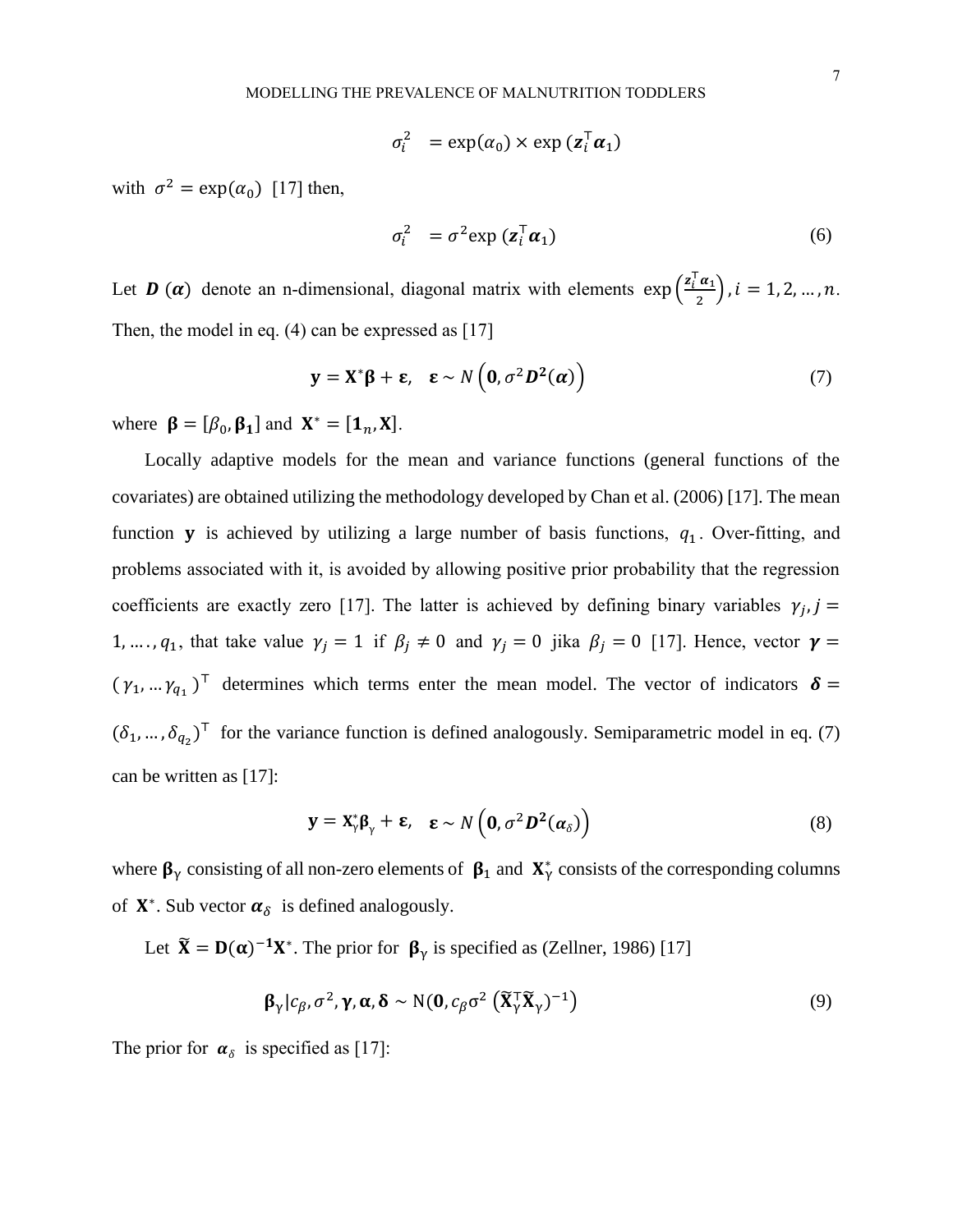$$
\alpha_{\delta}|c_a, \delta \sim N(\mathbf{0}, c_a \mathbf{I}) \tag{10}
$$

Independent priors are specified for the indicator variables  $\gamma_j$  as  $P(\gamma_j = 1 | \pi_\mu) = \pi_\mu, j = 1, \dots$ ,  $q_1$ , from which the joint prior is obtained as

$$
P(\gamma|\pi_{\mu}) = \pi_{\mu}^{N(\gamma)} (1 - \pi_{\mu})^{q_1 - N(\gamma)}
$$
\n(11)

where  $N(\gamma) = \sum_{j=1}^{q_1} \gamma_j$  $\int_{j=1}^{q_1} \gamma_j$  Similarly, for the indicators  $\delta_j$ specified independent priors $P(\delta_i = 1 | \pi_{\sigma}) = \pi_{\sigma}, j = 1, ..., q_2$ . It follows that the joint prior is [17]

$$
P(\boldsymbol{\delta} \mid \pi_{\sigma}) = \pi_{\sigma}^{N(\delta)} (1 - \pi_{\sigma})^{q_2 - N(\delta)},
$$
\n(12)

where  $N(\delta) = \sum_{j=1}^{q_2} \delta_j$ .  $\int_{j=1}^{q_2} \delta_j$ . Inverse Gamma priors for  $C_\beta$  and  $C_\alpha$  and Beta prior for  $\pi_\mu$  and  $\pi_\sigma$  [17]:

$$
C_{\beta} \sim \text{IG}(\alpha_{\beta}, b_{\beta}), c_a \sim \text{IG}(a_a, b_a), \tag{13}
$$

$$
\pi_{\mu} \sim \text{Beta}(c_{\mu}, d_{\mu}), \pi_{\sigma} \sim \text{Beta}(c_{\sigma}, d_{\sigma})
$$
\n(14)

lastly, for  $\sigma^2$  specified inverse Gamma and half-normal priors [17]:

$$
\sigma^2 \sim \text{IG}(a_{\sigma}, b_{\sigma}) \text{ and } |\sigma| \sim N(0, \phi_{\sigma}^2)
$$
 (15)

The mean model from eq. (4) with single covariate can be formulated as follows [17]:

$$
\mu_i = \beta_0 + \mathbf{x}_i^{\mathrm{T}} \boldsymbol{\beta}_1
$$
  

$$
= \beta_0 + \sum_{j=1}^{q_1} \beta_j \phi_{1j}(u_i)
$$
  

$$
= \beta_0 + f_\mu(u_i)
$$
 (16)

so, the mean model in eq. (16) can be extended for the multiple covariates to the following [17]:

$$
\mu_i = \beta_0 + \mathbf{u}_{ip}^{\mathsf{T}} \mathbf{\beta} + \sum_{k=1}^{K_1} f_{\mu,k} (u_{ik}), i = 1, ..., n,
$$
 (17)

where  $\mathbf{u}_{ip}^{\top}$  includes the covariates the effects of which are modeled parametrically,  $\beta$  denotes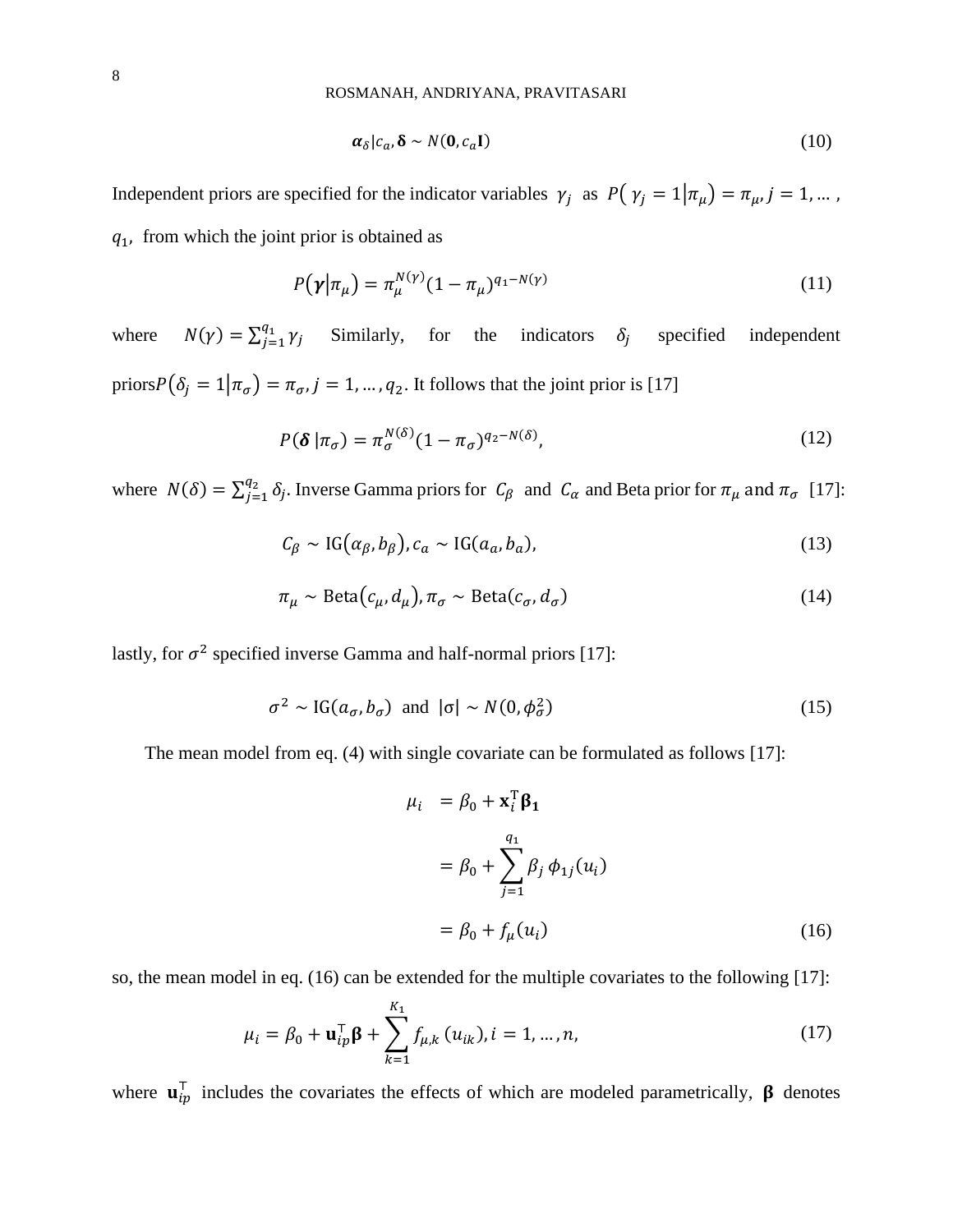the corresponding effects, and  $f_{\mu,k}(u_{ik}), k = 1, ..., K_1$ , are flexible functions of one or more covariates expressed as [17]:

$$
f_{\mu,k}(u_{ik}) = \sum_{j=1}^{q_{1k}} \beta_{kj} \phi_{1kj}(u_{ik}),
$$
\n(18)

where  $\phi_{1kj}$ ,  $j = 1, ..., q_{1k}$  are the basis functions used in the k<sup>th</sup> component. The variance function of eq. (4) is clearly found in Papageorgiou (2019). In this study, we just focus on the mean function.

# **3. RESULT AND DISCUSSION**

In 2020, the average percentage of malnutrition toddlers in Indonesia is 1.179%. The province with the lowest percentage of malnutrition toddlers is in the Bangka Belitung Islands (0.1%), and the highest is in Papua Barat (2.9%). Low birth weight (LBW) is one of the causes of malnutrition toddlers. Birth weight is a sign that there is a nutritional problem during pregnancy that causes the fetus to fail to grow properly. The consequences of LBW continue into adulthood, increasing the risk of chronic conditions such as obesity and diabetes [11]. The average percentage of LBW toddlers in Indonesia is 3.368%. The province with the lowest percentage of LBW toddlers is in Riau at 0.8%, and the highest is in Nusa Tenggara Timur (NTT) at 6.9%. The plot between malnutrition toddlers and LBW is as follows:



**Figure 1.** Scatter plot between malnutrition toddlers and LBW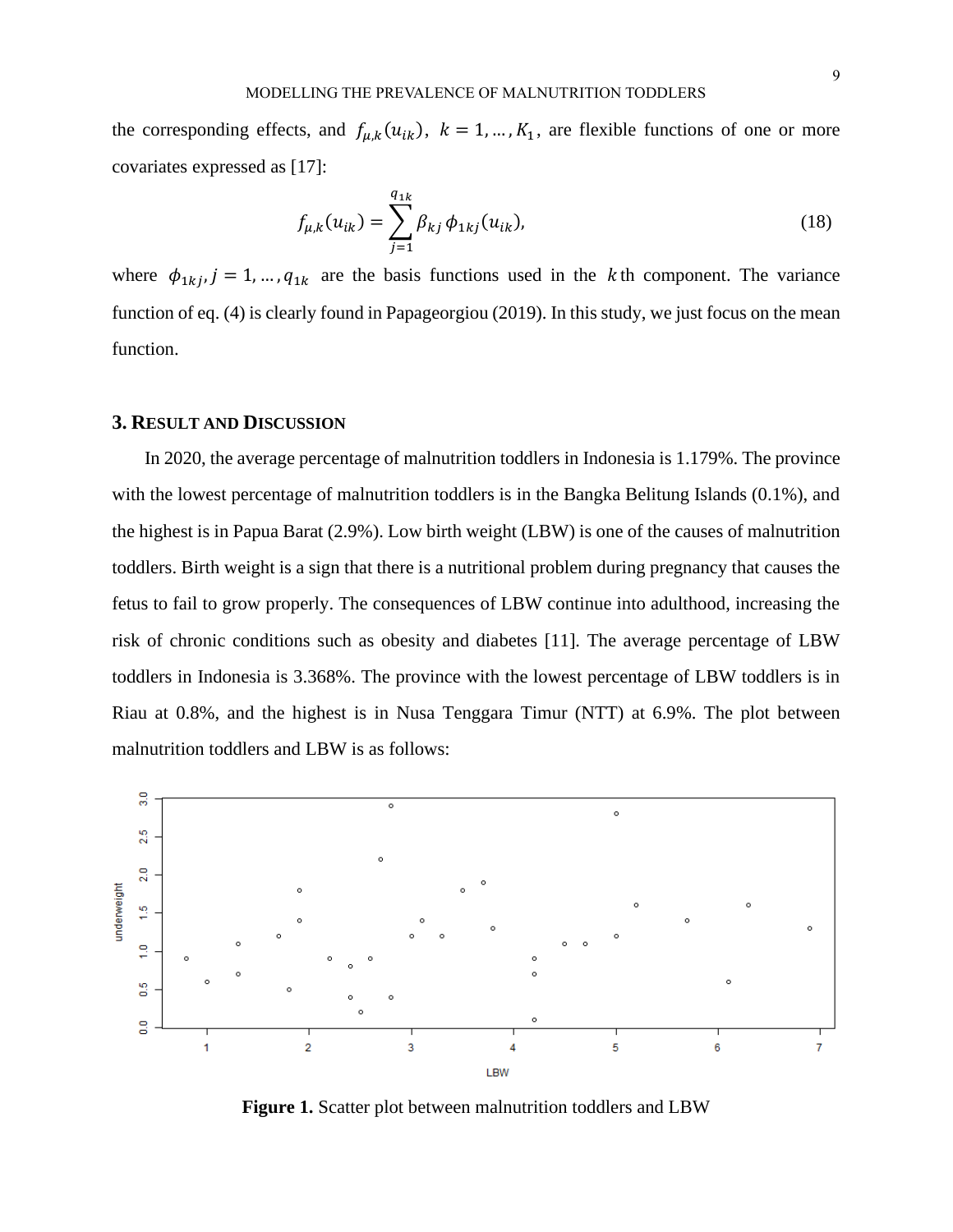Figure 1 shows that the relationship between malnutrition toddlers and LBW is difficult to specify parametrically. This also occurs in three other explanatory variables, namely breastfeeding, immunization, and education variables which are shown in Figure 2 (a, b, and c). The poverty variable in Figure 2 (d) gives a pattern that tends to increase, so that poverty can increase cases of malnutrition toddlers.



**Figure 2.** Scatter plot between response variable and explanatory variables

Based on the plots in Figures 1 and 2, it can be seen that a semiparametric model is needed to answer the effect of each explanatory variable on malnutrition toddlers in Indonesia.

Exclusive breastfeeding for infants has been regulated by the government in law number 33 of 2012. The average percentage of infants who are exclusively breastfed in Indonesia is 64.21%. The province with the highest percentage of infants receiving exclusive breastfeeding is in Nusa Tenggara Barat (NTB) at 87.3%. This shows that the government regulations have not been implemented 100% in all provinces in Indonesia.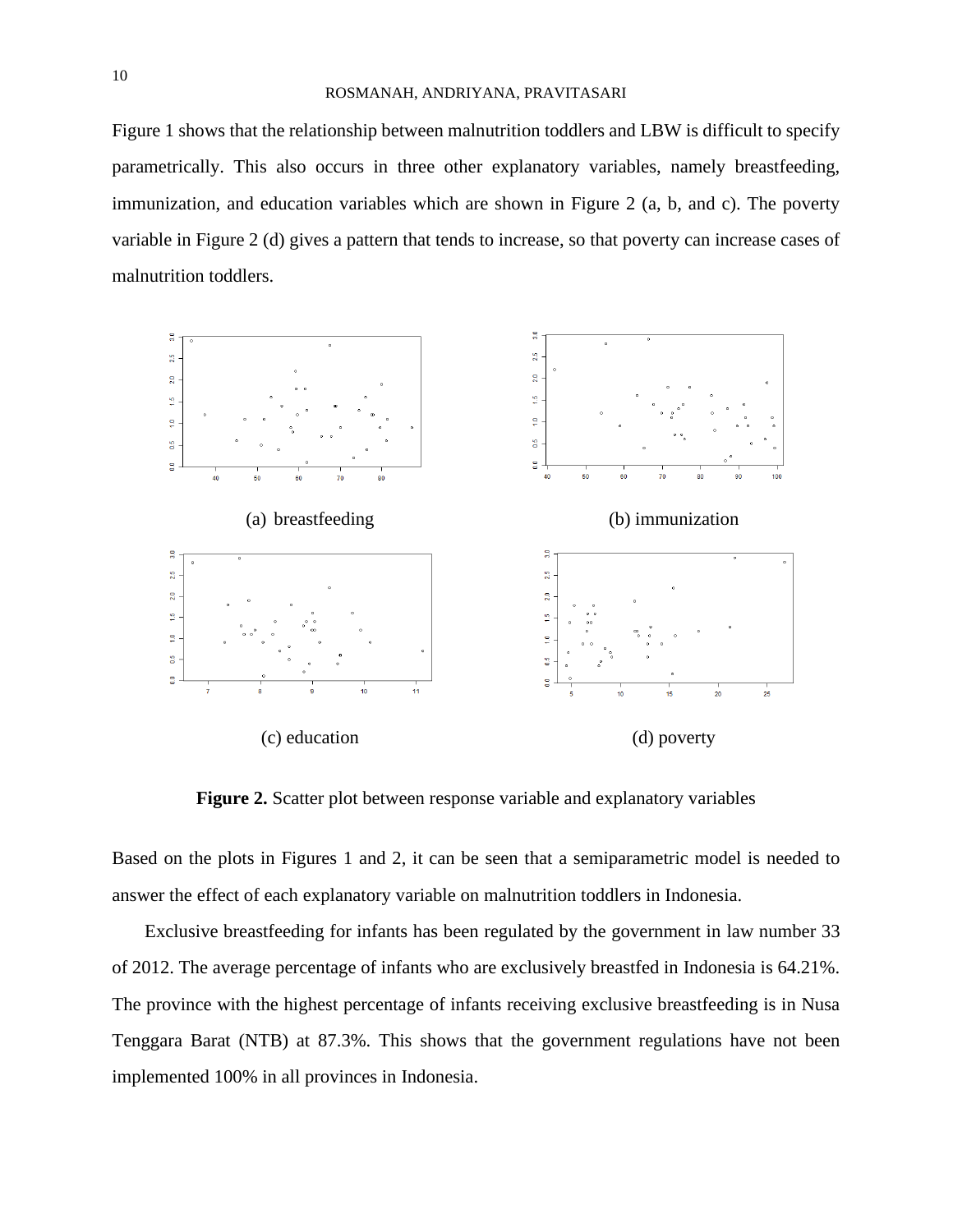The province with the lowest percentage of infants receiving exclusive breastfeeding is in Papua Barat at 34%, where this province also has a high percentage of malnutrition toddlers. Exclusive breastfeeding has a significant effect on cases of malnutrition toddlers [18]. This shows that the absence of exclusive breastfeeding is one of the causes of the high malnutrition toddlers' rate in Papua Barat.

Completeness of immunization also has a significant relationship with malnutrition toddlers because immunization provides immune substances to toddlers so that they are not susceptible to disease. Healthy toddlers will not lose their appetite so that their nutritional status remains good [8]. The average percentage of infants receiving complete basic immunization in Indonesia is 78.55%, which is still below the government's target of 79.1% [19]. The province with the highest percentage is in the province of Bali at 99.4%, and the lowest is in Aceh at 41.8%.

Knowledge is very closely related to education, where someone with higher education is expected to have more extensive knowledge [20]. The average length of schooling in Indonesia is 8,649 years. The province with the highest percentage was in Jakarta at 11.13 years and the lowest was in Papua at 6.69 years. In line with research by Jamra, V. & Bankwar (2013), the results showed that 22.1% of children suffered from malnutrition caused by various factors, one of which was low parental education.

The level of education in the family, especially the mother, can affect the health status because the mother's education affects the quality of child care. The higher the level of education, the easier it will be to capture information obtained from formal or non-formal media. So that the higher the education level of the mother, the less the possibility of toddlers experiencing malnutrition. On the other hand, the lower the education level of the mother, the greater the risk of experiencing malnutrition [21].

Low economic problems are one of the most dominant factors experienced by many families. In meeting the nutritional needs of children, many parents find it difficult, the cause is a weak economic situation, insufficient income from work and expensive food prices. In fact, the critical period of malnutrition experienced by children occurs between the ages of one to three years [10].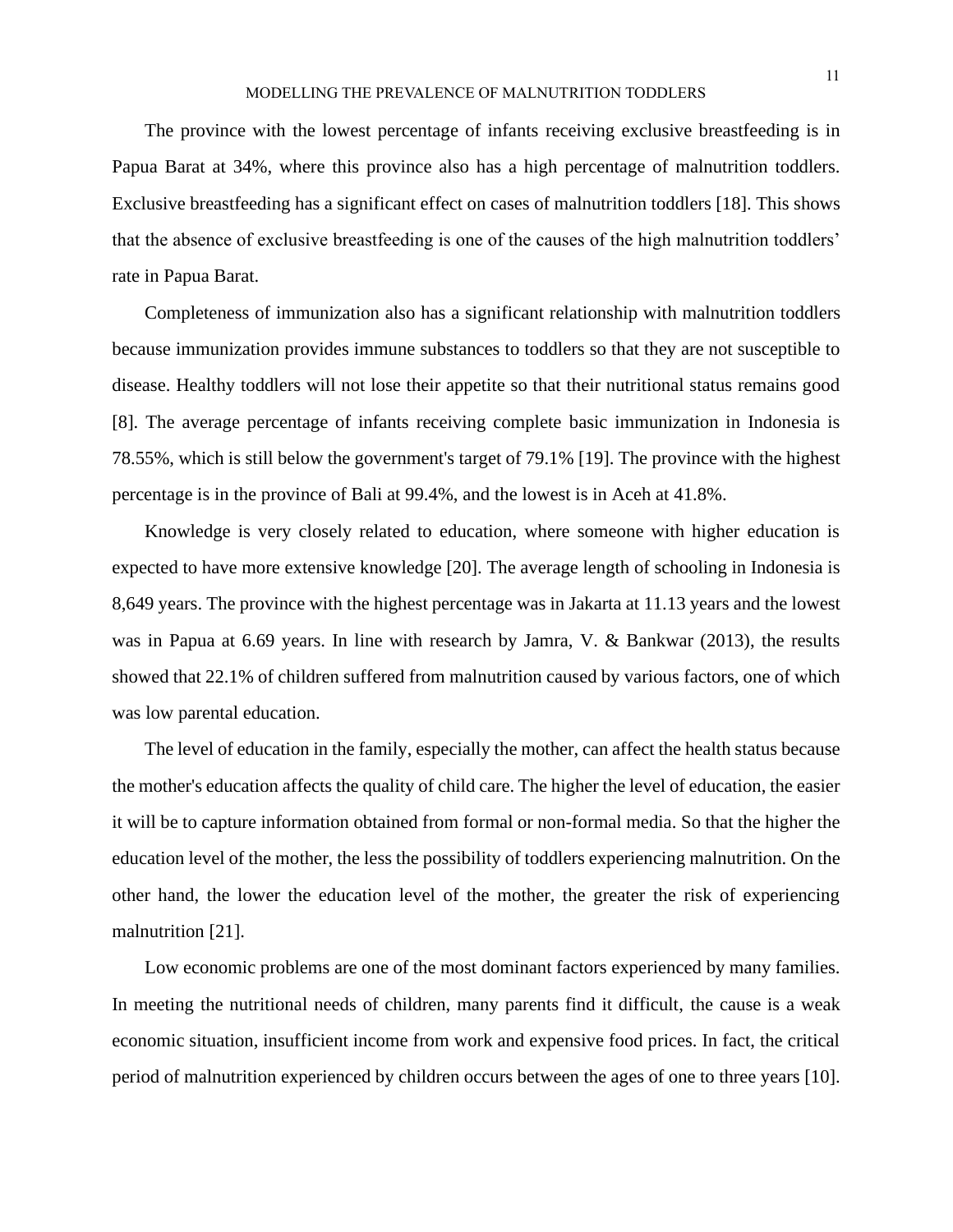The average percentage of poverty in Indonesia is 10.806%. The province with the highest percentage is in Papua at 26.8% and the lowest is in Bali at 4.45%.

The selection of optimum knots using the GCV method was carried out to smooth the curves in Figures 1 and 2 which can describe the effect of each explanatory variable on malnutrition toddlers in Indonesia. The results of selecting the optimum knots are as follows:

| Variable              | knot  |  |
|-----------------------|-------|--|
| LBW $(x_1)$           | 5     |  |
| Breastfeeding $(x_2)$ | 5     |  |
| Immunization $(x_3)$  | 5     |  |
| Education $(x_4)$     | 7     |  |
| Poverty $(x_5)$       | 5     |  |
|                       | 0,333 |  |

**Table 2.** The results of optimum knot selesction using GCV method

From the results of selecting the optimum knots in table 2, the mean model of Bayesian semiparametric to be estimated is as follows:

$$
\hat{\mu}_i = \hat{\beta}_0 + \hat{\beta}_1 x_{i1} + \hat{\beta}_2 x_{i2} + \dots + \hat{\beta}_5 x_{i5} + \sum_{k=1}^5 \sum_{j=1}^{q_{1k}} \hat{\beta}_{kj} \phi_{kj} (x_{ik})
$$
\n(19)

with  $q_{11} = q_{12} = q_{13} = q_{15} = 5$ ,  $q_{14} = 7$ , and  $i = 1, ..., n$ .

|              | <b>LBW</b><br>$(x_1)$   | <b>Breastfeeding</b><br>$(x_2)$ | Immunization<br>$(x_3)$                                                 | Education<br>$(x_4)$ | Poverty $(x_5)$         |
|--------------|-------------------------|---------------------------------|-------------------------------------------------------------------------|----------------------|-------------------------|
| Intercept    | 1,138                   |                                 |                                                                         |                      |                         |
| $\beta_k$    | $-4,599 \times 10^{-4}$ |                                 | $-3,478 \times 10^{-4}$ $-2,066 \times 10^{-3}$ $-9,832 \times 10^{-3}$ |                      | $2,942 \times 10^{-3}$  |
| $\beta_{k1}$ | $5,903 \times 10^{-4}$  |                                 | $-4.057 \times 10^{-6}$ $-2.245 \times 10^{-6}$ $-3.679 \times 10^{-4}$ |                      | $-3,095 \times 10^{-5}$ |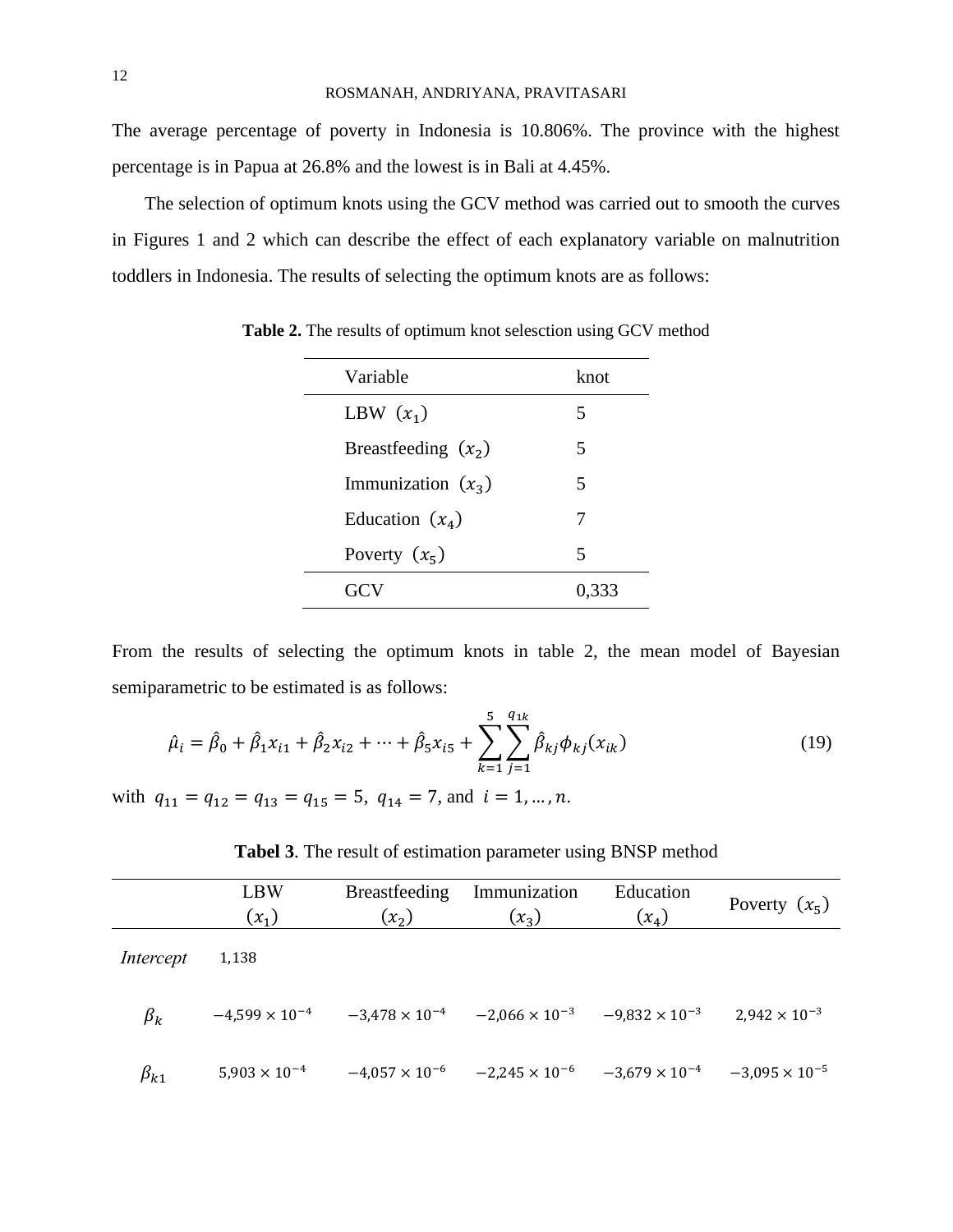|              | <b>LBW</b><br>$(x_1)$   | Breastfeeding<br>$(x_2)$ | Immunization<br>$(x_3)$ | Education<br>$(x_4)$    | Poverty $(x_5)$        |
|--------------|-------------------------|--------------------------|-------------------------|-------------------------|------------------------|
| $\beta_{k2}$ | $-8,981 \times 10^{-4}$ | $4,736 \times 10^{-7}$   | $-1,112 \times 10^{-6}$ | $-2,047 \times 10^{-4}$ | $3,733 \times 10^{-5}$ |
| $\beta_{k3}$ | $4,459 \times 10^{-5}$  | $9,361 \times 10^{-6}$   | $3.3 \times 10^{-6}$    | $-1,591 \times 10^{-3}$ | $7.474 \times 10^{-5}$ |
| $\beta_{k4}$ | $-1,645 \times 10^{-3}$ | $6.077 \times 10^{-6}$   | $7,198 \times 10^{-6}$  | $-9,086 \times 10^{-4}$ | $7,773 \times 10^{-6}$ |
| $\beta_{k5}$ | $2,421 \times 10^{-5}$  | $-4,694 \times 10^{-6}$  | $8.49 \times 10^{-6}$   | $3,921 \times 10^{-3}$  | $1,28 \times 10^{-6}$  |
| $\beta_{k6}$ |                         |                          |                         | $6,263 \times 10^{-3}$  |                        |
| $\beta_{k7}$ |                         |                          |                         | $2,099 \times 10^{-3}$  |                        |

MODELLING THE PREVALENCE OF MALNUTRITION TODDLERS

Based on the parameter estimation results in table 3, eq.19 can be written as follows:

$$
\hat{\mu}_{i} = 1,138 - (4,599 \times 10^{-4})x_{i1} - (3,478 \times 10^{-4})x_{i2} - (2,066 \times 10^{-3})x_{i3}
$$
\n
$$
- (9,832 \times 10^{-3})x_{i4} + (2,942 \times 10^{-3})x_{i5}
$$
\n
$$
+ \{ (5,903 \times 10^{-4})\phi_{111}(x_{i1}) - (8,981 \times 10^{-4})\phi_{112}(x_{i1}) + (4,459 \times 10^{-5})\phi_{113}(x_{i1})
$$
\n
$$
- (1,645 \times 10^{-3})\phi_{114}(x_{i1}) + (2,421 \times 10^{-5})\phi_{115}(x_{i1}) \}
$$
\n
$$
- \{ (4,057 \times 10^{-6})\phi_{121}(x_{i2}) + (4,736 \times 10^{-7})\phi_{122}(x_{i2}) + (9,361 \times 10^{-6})\phi_{123}(x_{i2})
$$
\n
$$
+ (6,077 \times 10^{-6})\phi_{124}(x_{i2}) - (4,694 \times 10^{-6})\phi_{125}(x_{i2}) \}
$$
\n
$$
- \{ (2,245 \times 10^{-6})\phi_{131}(x_{i3}) - (1,112 \times 10^{-6})\phi_{132}(x_{i3}) + (3,3 \times 10^{-6})\phi_{133}(x_{i3})
$$
\n
$$
+ (7,198 \times 10^{-6})\phi_{134}(x_{i3}) + (8,49 \times 10^{-6})\phi_{135}(x_{i3}) \}
$$
\n
$$
- \{ (3,679 \times 10^{-4})\phi_{141}(x_{i4}) - (2,047 \times 10^{-4})\phi_{142}(x_{i4}) - (1,591 \times 10^{-3})\phi_{143}(x_{i4})
$$
\n
$$
- (9,086 \times 10^{-4})\phi_{144}(x_{i4}) + (3,921 \times 10^{-3})\phi_{145}(x_{i4})
$$
\n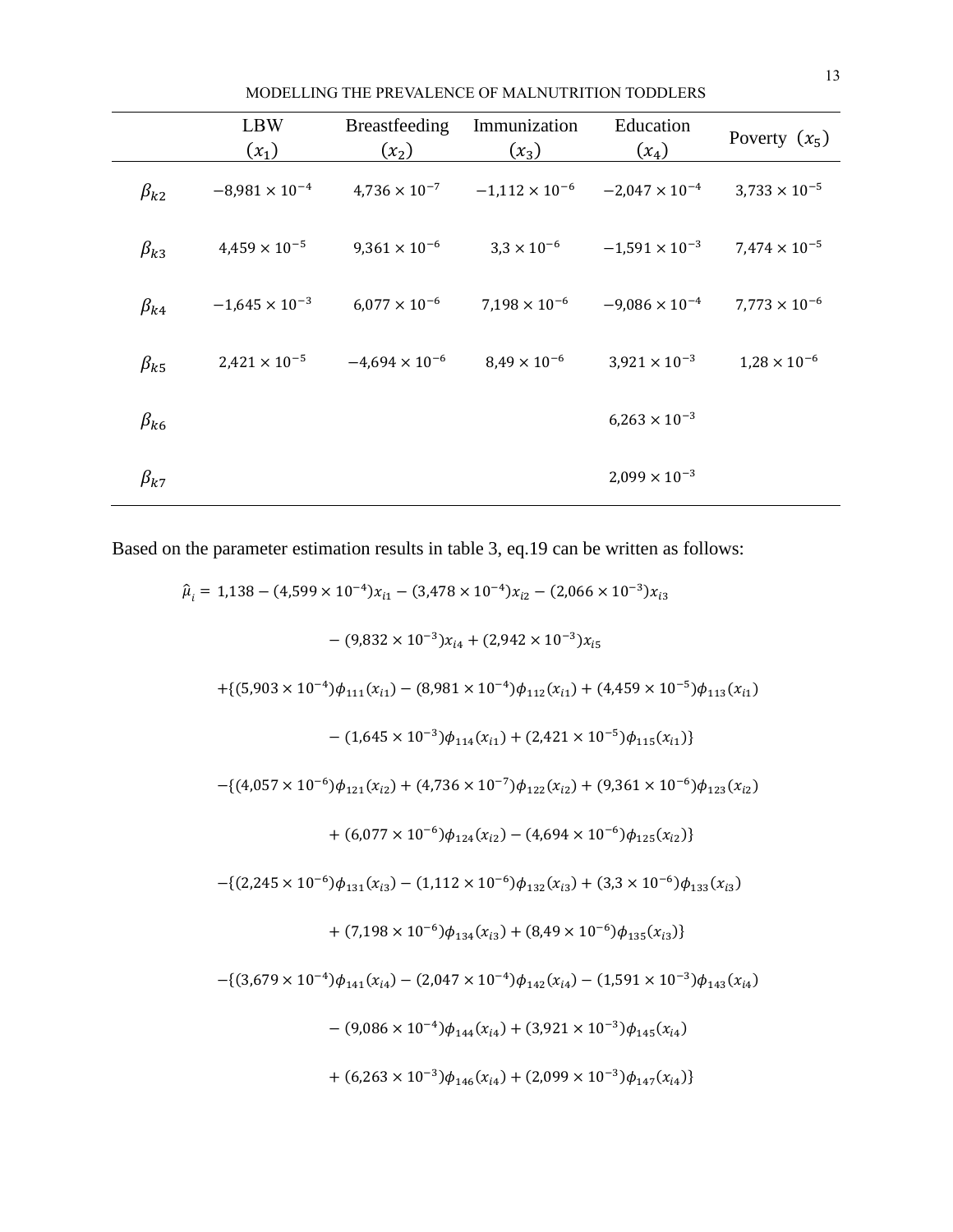$$
-(3,095 \times 10^{-5})\phi_{151}(x_{i5}) + (3,733 \times 10^{-5})\phi_{152}(x_{i5}) + (7,474 \times 10^{-5})\phi_{153}(x_{i5})
$$

$$
+ (7,773 \times 10^{-6})\phi_{154}(x_{i5}) + (1,28 \times 10^{-6})\phi_{155}(x_{i5})
$$

The effect of each explanatory variable can be done by looking at the following figure:



**Figure 3.** Relationship between malnutrition and each explanatory variable

Figures 3(a) and 3(b) show that LBW and exclusive breastfeeding have no effect on malnutrition, as well as the research conducted by Oktavia and Widajanti (2019) which showed there was no relationship between LBW and malnutrition. Malnutrition in infants under the age of six months can occur in the womb or after birth, or as a result of congenital diseases/disorders.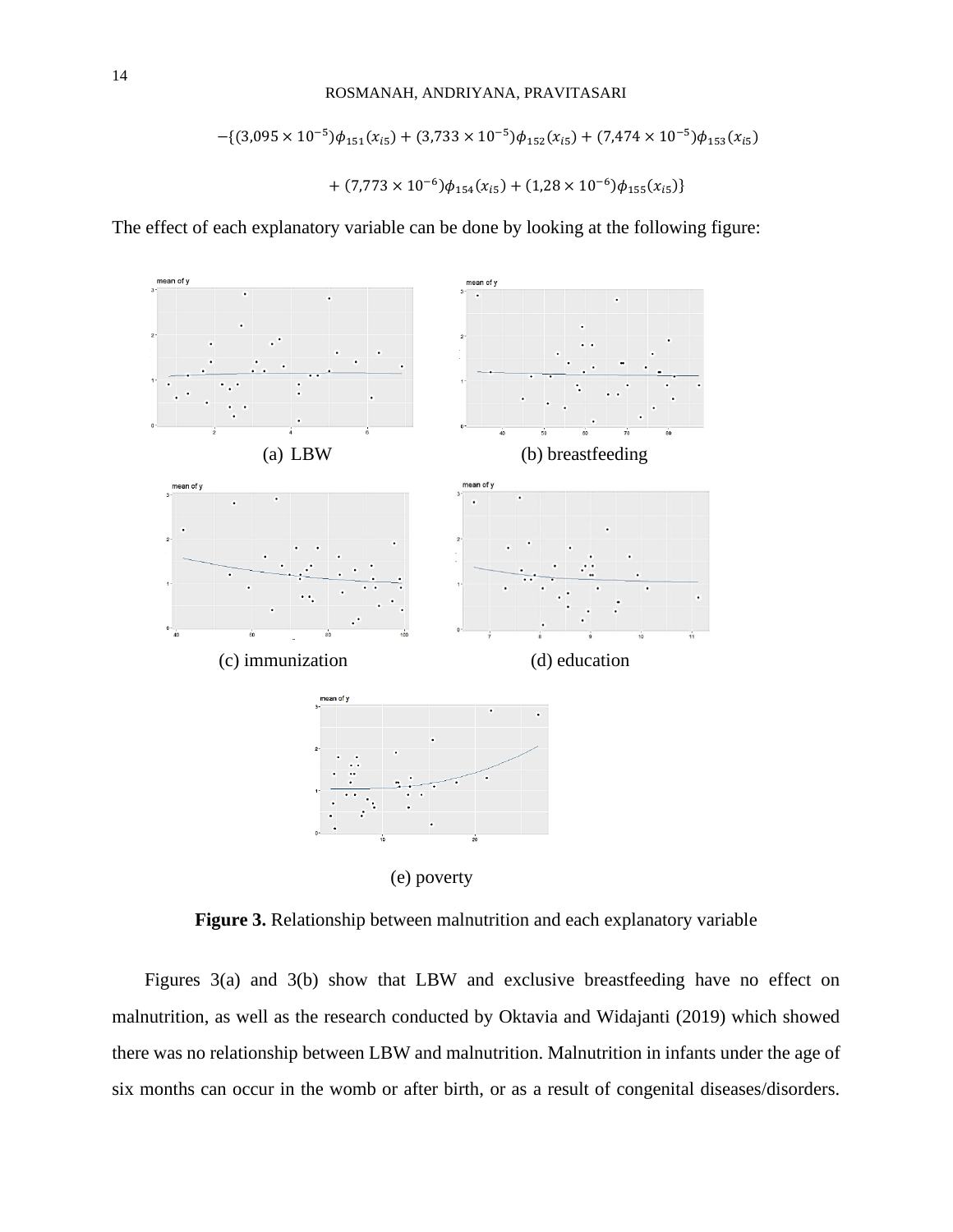#### MODELLING THE PREVALENCE OF MALNUTRITION TODDLERS

Prevention of malnutrition in this group is often long-term and indirect, because it is related to the health status and condition of the mother before/during pregnancy and during breastfeeding as well as other risk factors. If a congenital disease/disorder is found, the baby needs to be referred immediately for adequate and timely service. Children who have low birth weight but as long as the child gets adequate intake, maintains health, and takes short-term prevention by giving colostrum/IMD and meeting the needs of breastfeeding (exclusive breastfeeding), then by understanding the interrelationships of various risk factors and the impact of deficiency problems nutrition since in the womb, efforts to prevent malnutrition can be carried out in a more focused manner [22].

Complete basic immunization has a negative effect on malnutrition, so that more children under five who receive complete basic immunization will reduce the incidence of malnutrition, as well as research by Kaunang, et al (2016) which shows that completeness of basic immunization affects growth, development, and nutritional status of children under five. This is because the provision of complete basic immunization makes the growth and development of toddlers more optimal, namely healthy toddlers, good cognitive development, and not susceptible to infectious diseases [23]. The condition of healthy toddlers is followed by a good body metabolism on nutritional intake so as to reduce the incidence of malnutrition in toddlers. Toddlers with incomplete basic immunization are at risk of experiencing malnutrition by 2.3 times greater than toddlers with complete basic immunization [24].

Education has a negative effect on malnutrition, where the higher the education of the population, the lower the incidence of malnutrition. This is in accordance with the theory, that the level of education also determines whether or not a person easily absorbs and understands the knowledge they gain, the higher a person's education, the better his knowledge [25]. A similar study was conducted by Anindita (2020) which showed that there was a relationship between mother's education level and malnutrition in toddlers. The low level of education of parents, especially mothers, is the most important underlying factor, because it greatly affects the level of ability of individuals, families and communities in managing existing resources, to obtain adequate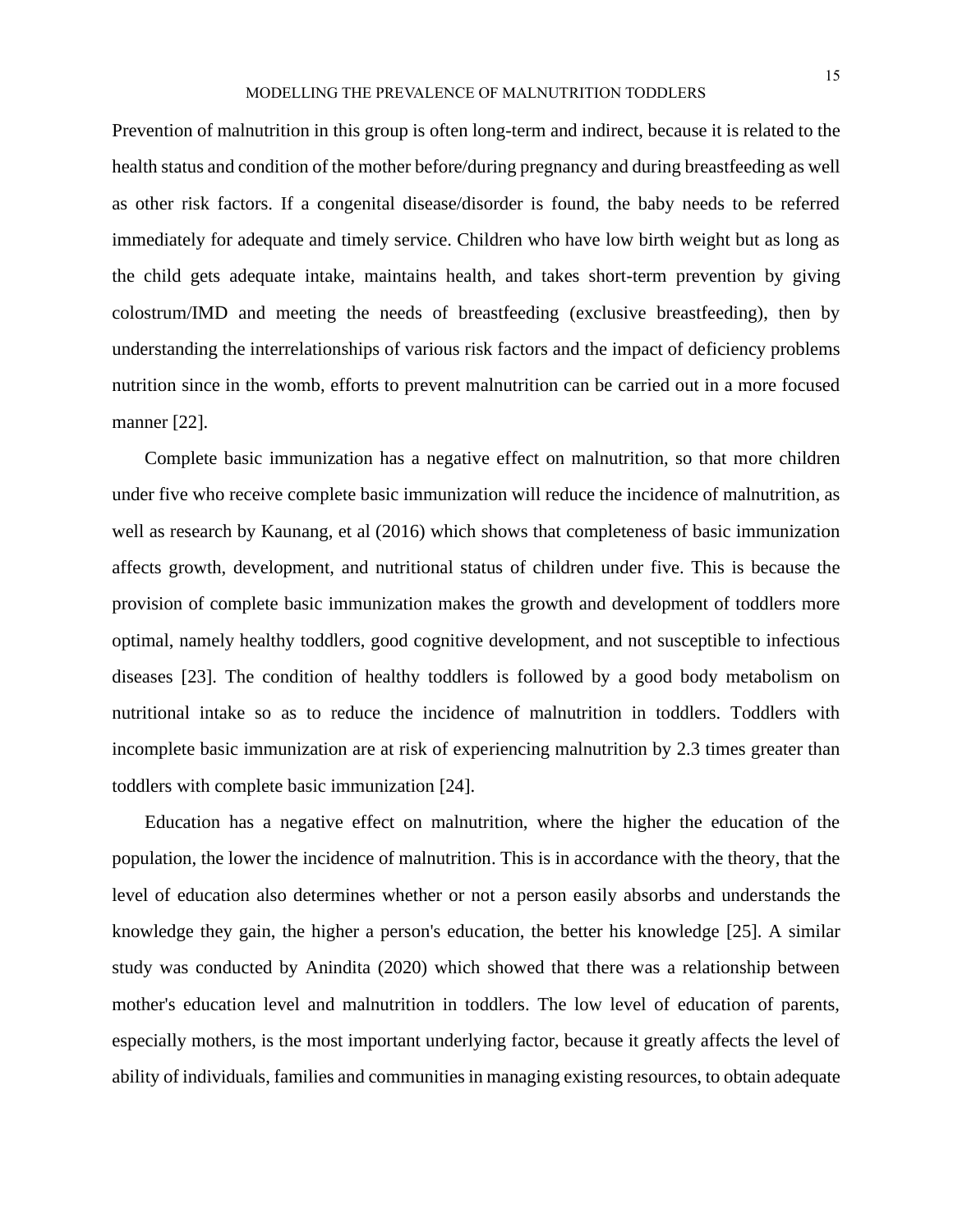food ingredients and the extent to which the available health care facilities, nutrition and environmental sanitation are utilized as well as possible good. Education has the aim of providing assistance to the full development of children [15].

The family's economic ability to meet the nutritional needs of toddlers is one of the determining factors for toddlers experiencing malnutrition. Poverty has a positive influence on malnutrition, so the poorer people, the more the incidence of malnutrition. This is in line with the research of Saputra & Nurizzka (2012) that poverty has implications for sufferers of malnutrition and malnutrition. Several cases of malnutrition that have occurred so far, both in Indonesia and globally, have found that poverty is a big risk for cases of malnutrition. Poor people with lower economic access have the greatest risk of suffering from malnutrition and undernourished children under five [26].

## **4. CONCLUSION**

Based on the results and discussions that have been described previously, it is concluded that the model formed from the relationship between malnutrition and the variables that influence it is a semiparametric model that can be estimated using a Bayesian approach. The variables of complete basic immunization and the average length of schooling have a negative effect on reducing malnutrition, while poverty has a positive effect on increasing malnutrition. Variables of low birth weight and exclusive breastfeeding have no effect on malnutrition.

## **CONFLICT OF INTERESTS**

The authors declare that there is no conflict of interests.

## **REFERENCES**

- [1] Kementerian Kesehatan RI, Profil Kesehatan Indonesia. Jakarta: Kemenkes RI, 2020.
- [2] V.A.D. Djara, I.G.N.M. Jaya, The spatial econometrics of stunting toddlers in Nusa Tenggara Timur Province 2019, Commun. Math. Biol. Neurosci., 2021 (2021), Article ID 82.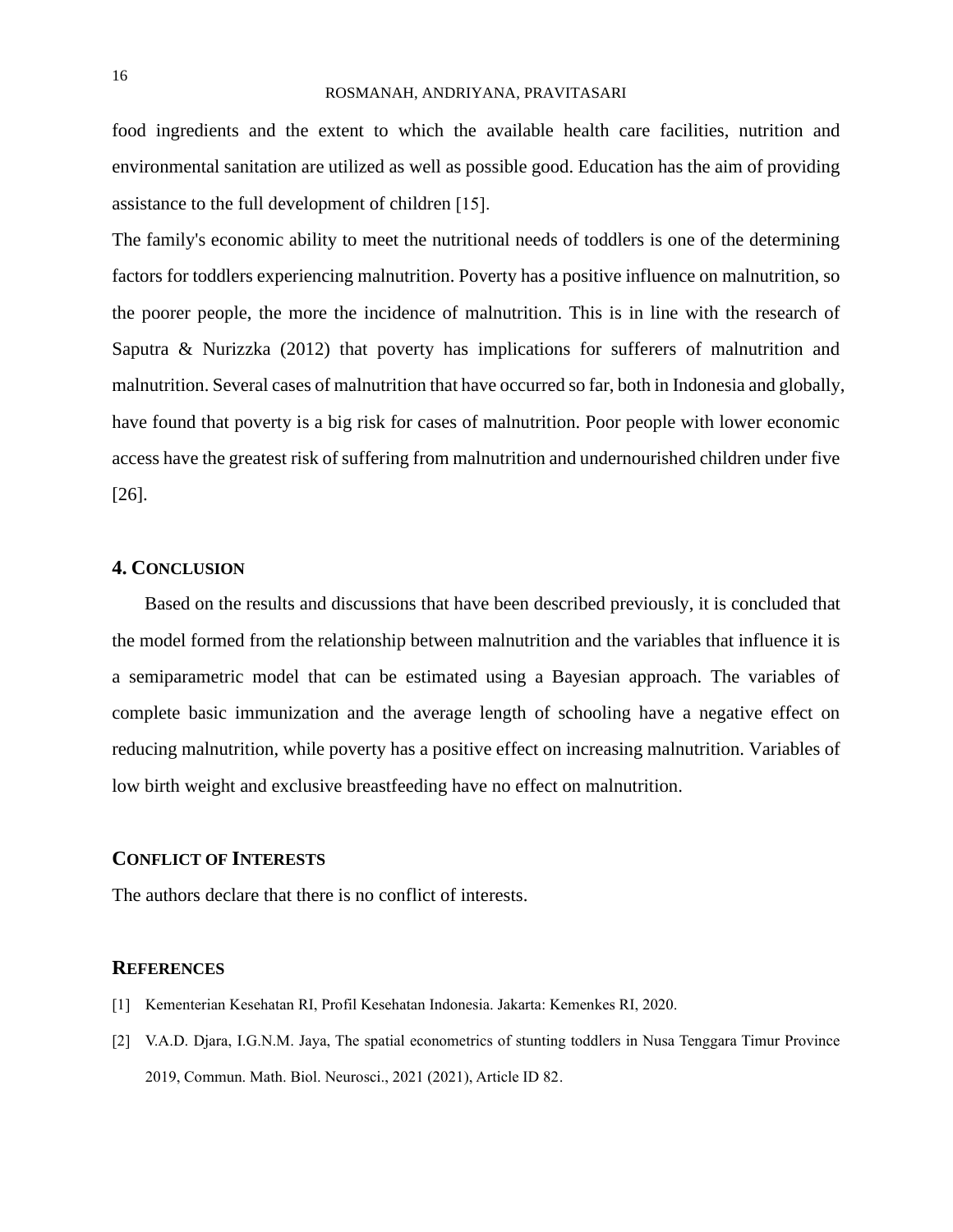- [3] V.A.D. Djara, Y. Andriyana, L. Noviyanti, Modelling the prevalence of stunting toddlers using spatial autoregressive with instrument variable and S-estimator, Commun. Math. Biol. Neurosci., 2022 (2022), Article ID 29.
- [4] Kementerian Pemberdayaan Perempuan dan Perlindungan Anak RI, Profil Anak Indonesia 2020. Jakarta, 2020.
- [5] U. Roesli, Inisiasi Menyusui dini Plus ASI Eksklusif. Jakarta: Pustaka Bunda, 2008.
- [6] Direktorat Jenderal Bina Gizi Masyarakat, Buku Saku Pemantauan Status Gizi dan Indikator Kinerja Gizi. Jakarta, 2015.
- [7] B. Hajdenberg, Talkshow dengan tema menjadi Ibu Berprestasi dengan Menyusui. Depok, 2007.
- [8] M. Mexitalia, Air Susu Ibu dan Menyusui, Buku Ajar Nutrisi Pediatrik dan Penyakit Metabolik, 1st ed., Jakarta: IDAL, 2011, pp. 77–95.
- [9] Anwar, Faktor Risiko Kejadian Gizi Buruk di Kabupaten Lombok Timur, Propinsi Nusa Tenggara Barat, J. Gizi Klin. Indones., 2005.
- [10] Arisman, Gizi Dalam Daur Kehidupan Buku Ajar Ilmu Gizile. Jakarta: Kedokteran EGC, 2004.
- [11] United Nations Children's Fund (UNICEF), Child Nutrition: Improving maternal, infant and young child nutrition expands opportunities for every child to reach his or her full potential. United Nations Children's Fund (UNICEF), 2019.
- [12] Suhardjo, Perencanaan Pangan dan Gizi. Jakarta: PT Bumi Aksara, 2008.
- [13] E.P.H. Baculu, M. Juffrie, S. Helmyati, Faktor risiko gizi buruk pada balita di Kabupaten Donggala Provinsi Sulawesi Tengah, J. Gizi dan Diet. Indones. 3 (2015), 51–59.
- [14] N. Muliah, A.S. Wardoyo, T. Mahmudiono, Hubungan Frekuensi Penimbangan, Penggunaan Garam Beryodium, dan Pemberian Vitamin A dengan Kejadian Underweight Pada Balita di Provinsi Jawa Timur, Media Gizi Indones. 12 (2018), 40.
- [15] Sri, Faktor yang Berhubungan Dengan Status Gizi Balita Di Desa Situwangi Kecamatan Rakit Kabupaten Banjarnegara, 2010.
- [16] G. Wahba, Spline Models for Observational Data. Pensylvania: SIAM, 1990.
- [17] G. Papageorgiou, BNSP: An R package for fitting Bayesian semiparametric regression models and variable selection, R J. 10 (2019), 526–548.